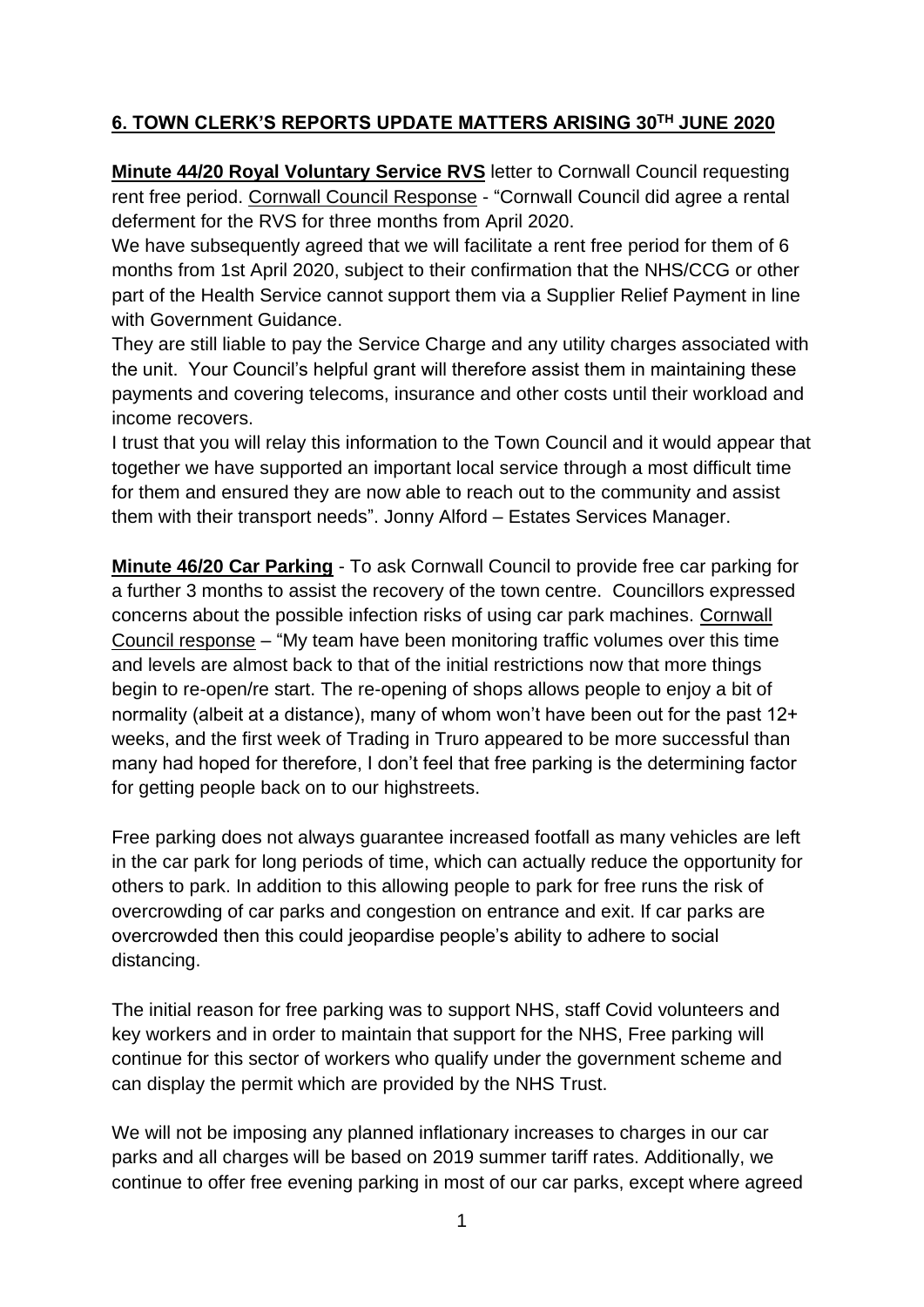otherwise with local councils. We are actively encouraging customers to use JustPark and Contactless payments where possible and to reiterate the batch purchase product through the JustPark scheme offers a cost effective way for residents and regular users to pay a significantly reduced rate for parking as in previous years. This JustPark batch product was previously set at £47 for block sessions and be deducted based on usage. We have recognised that this may, as a value be set too high under the current circumstances and therefore have introduced a new £25 block product.

We also remain committed to talking with any town and parish council, prior to setting the annual car park order in early January 2020, who wish to manage their car parks in a different way whilst maintaining the current income levels, as we have with Falmouth, Penzance and more recently Helston.

So based in the information above, I am sorry to say that unfortunately we are not able to fulfil your request for free parking.

Geoff Brown Cornwall Councillor Cabinet Member for Transport"

### **16. POLICY FOR CONTRACTS INVOLVING COUNCILLORS – to receive and approve the policy.**

Background – it is proposed that this policy is added to the Council's Financial Regulations under the Procurement section.

A number of councillors have local businesses. Their expertise is valuable to the Town Council and it may sometimes be appropriate for the Town Council to pay for goods and services from these businesses. However, it is important to ensure that there is no perception that being a town councillor gives them a commercial advantage. Payments to businesses owned by town councillors or members of their household will therefore only be made in the following circumstances:

1 After at least 3 quotations have been obtained and the decision is taken by a committee or full council with the relevant councillor declaring an interest and absent from the discussion.

2 (In the case of repeated purchase of small items) after the business has been approved as a supplier by a committee or full council with the relevant councillor declaring an interest and absent from the discussion. Subject to an annual limit of £500 and a single item job limit of £100.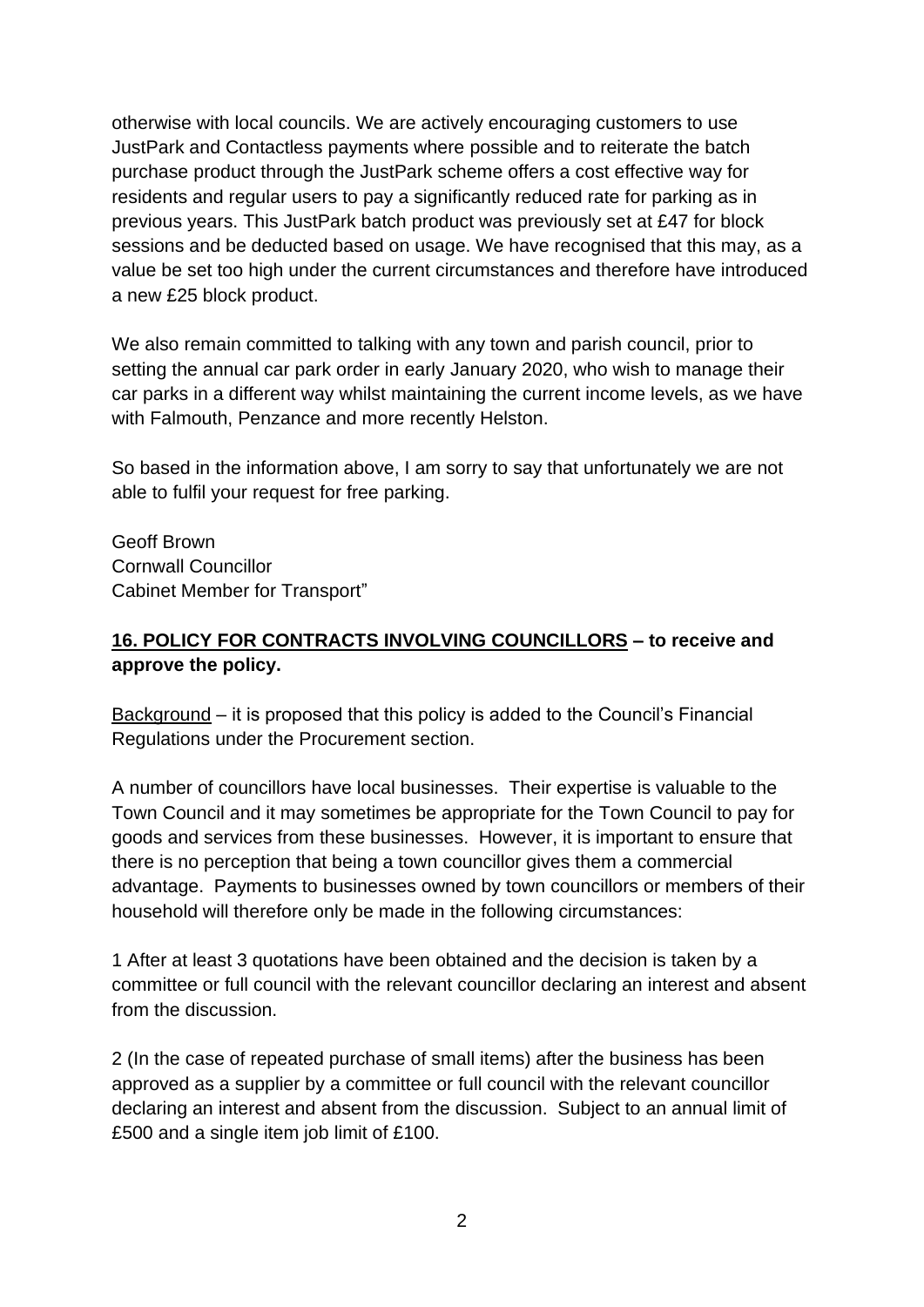3 In exceptional circumstances by a decision of the Mayor and Town Clerk which is reported back to the next Full Council meeting.

# **RECOMMENDATION: That the policy is adopted and incorporated into the Councils' Financial Regulations**

## **17. COVID19 STANDING ORDERS AND FINANCIAL REGULATIONS - to consider extending the amendments to Standing Orders and Financial Regulations granted 24th March 2020 Council Minute 537/19 A & F and further extended at the Town Council on 30th June 2020 Minute 58/20 a & b.**

Background – at the 24th March 2020 Council meeting a number of measures were agreed for the operation of the Council during the Covid19 period. The Standing Orders and Financial Regulations resolutions were for a period of 3 months with a requirement to review thereafter. Set out below is the original report. These resolutions were approved. An additional, month extension was granted at the 30<sup>th</sup> June 2020 Town Council. This expires at the end of July. For practical, purposes it is recommended that a further 3 month extension is considered and approved.

# Standing Orders

Note re: a below – The legislation refers to the "Town Clerk / Proper Officer" (Stephen Vinson) being given delegated authority. However, from a Business Continuity perspective, to secure against the impact of possible illness and to take account of the division of responsibilities between staff it is recommended that the delegation be extended to the RFO/ Deputy Town Clerk (Yvette Hayward.) In the terms of area of work responsibility the Facilities Manager (Jacqui Orange) and TIC Manager (Vicky Cutts) would provide function specific support and decision making authority should both the Town Clerk and RFO / Deputy Town Clerk be ill.

a) Scheme of delegation / Business Continuity – "That the Council delegates authority to the Clerk (RFO / Deputy Town Clerk and Facilities Manager depending upon the area of service responsibility and availability through sickness) in consultation with the Mayor (Deputy Mayor and Chair or Vice Chair of the relevant service committee and availability through sickness) to take any actions necessary with associated expenditure to protect the interests of the community and ensure council business continuity during the period of the pandemic Coronavirus, informed by consultation with the members of the council".

# Financial Regulations

Note re: f below – The current Financial Regulations are 4.1 the Town Clerk or RFO may in consultation with the Mayor or Chair of the appropriate committee approve an item of expenditure £2,500. (Note - possible increase to £5,000) Intended for operating expenditure, perhaps equipment purchase.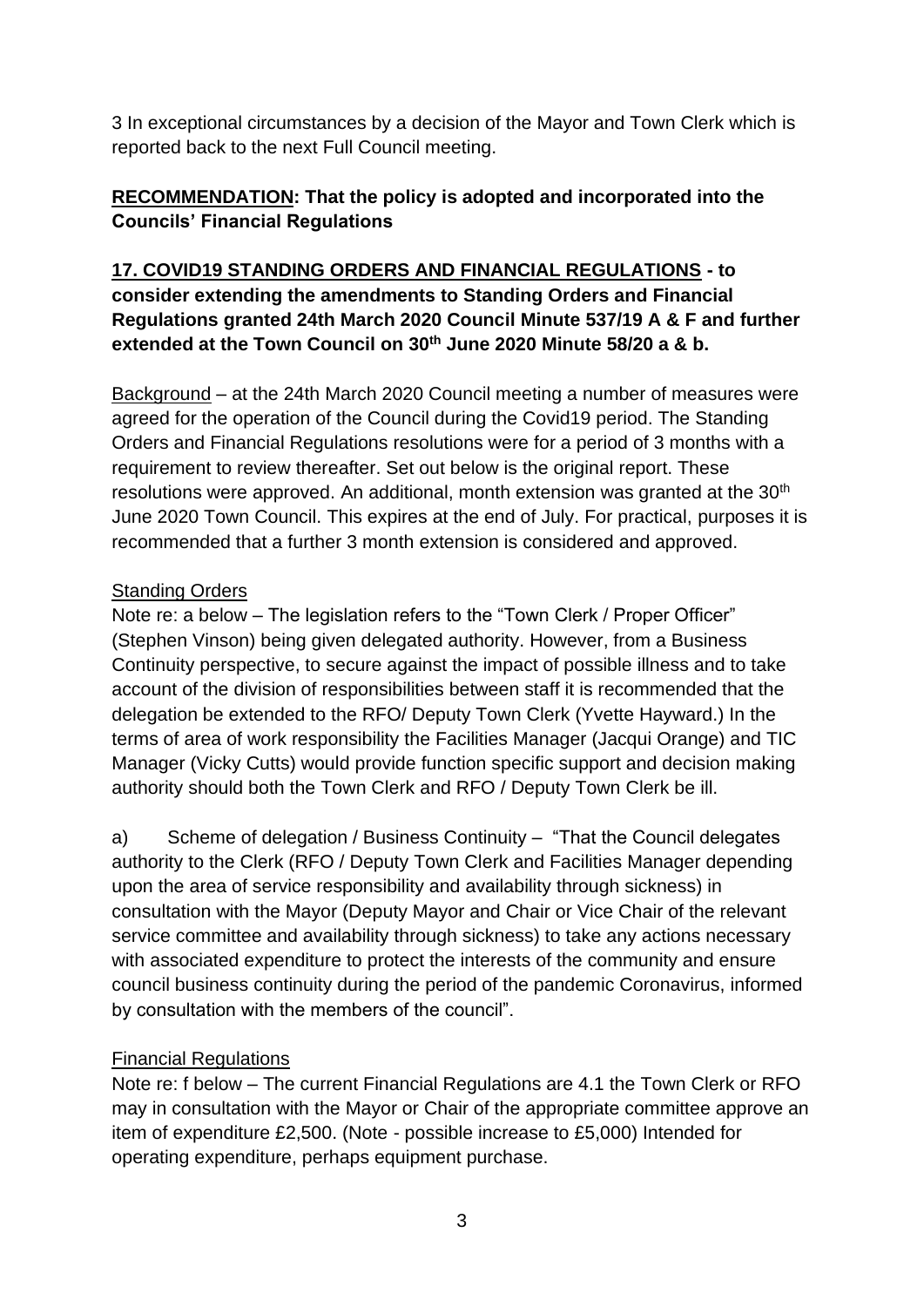Financial Regulation 4.5. In cases of extreme risk to the delivery of council services, the clerk, RFO or Facilities Manager may authorise revenue expenditure on behalf of the council which in their judgement it is necessary to carry out. Such expenditure includes repair, replacement or other work, whether or not there is any budgetary provision for the expenditure, subject to a limit of £7,500 (Note – possible increase to £15,000). The Clerk/RFO shall report such action to the chairman as soon as possible and to the council as soon as practicable thereafter. For example, this is intended to help authorise immediate works to a threatened Council building to hopefully avoid a higher bill by delayed decision making. Council may wish to adopt the new figures of £5,000 and £15,000 pending guidance further advice from Government.

**RECOMMENDATIONS: That the scheme of delegation / business continuity modifications to Standing Orders be retained for another 3 months. That the amendments to the Financial Regulations as set out above be retained for another 3 months.**

**18. REOPENING OF THE TOWN CENTRE – a) 20mph Speed Limit – following a site. meeting a draft proposal is being prepared by Cormac. This should be ready to go to the July Council meeting. b) Measures to support cycling - A scoping meeting around measures to support cycling is being held on 30 July. 20mph limit**

Background – a site meeting has been held with interested parties. Possible locations for 20mph signs for Pike Street/Market Street and Bay Tree Hill/Pondbridge Hill were considered. Most of these can be mounted on posts (some existing) but there would need to be at least one sign on an A frame. The Town Council representatives stressed the need to cover the whole of the affected area, eg right down to the bottom of Market Street. The relevant Cormac officer was on leave but it is hoped to have detailed proposals ready for Town Council on 28<sup>th</sup> July 2020.

CORMAC is asking Town Councils to take responsibility for checking the A frame signs (presumably including the current ones), which tend to get knocked over. The Facilities Manager

says this can be done, although daily checks will not be possible until the beginning of August.

Options for a wider 20mph limit for the town were considered. The two main ones seem to be:

• To make the whole town 20mph so that would replace the 30mph signs on the entrance to town.

• To use the green town centre line on the attached Neighbourhood Plan map as a starting point for a town centre 20mph zone.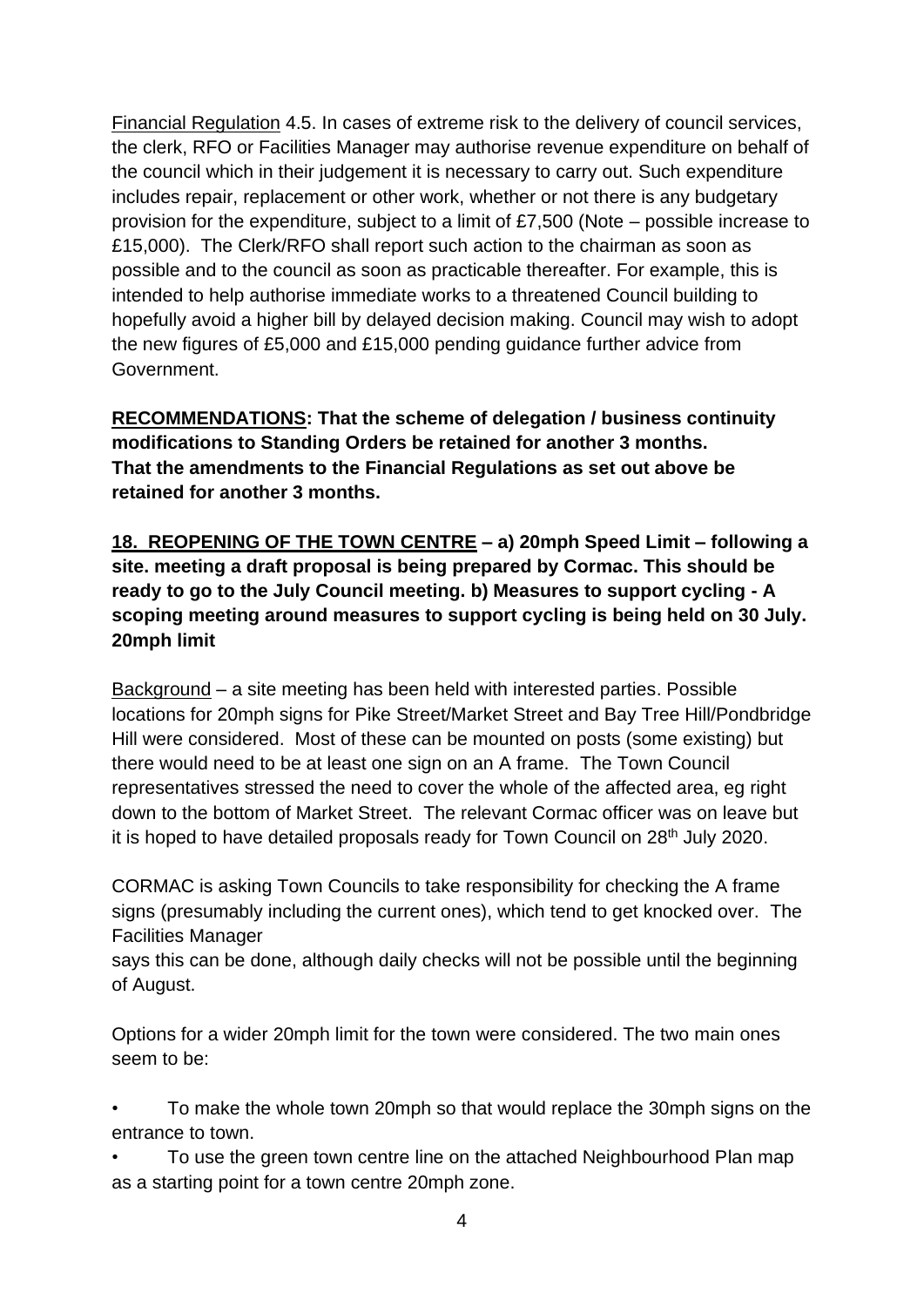Either of these would need a permanent traffic order and significant design work beforehand, including looking at current speeds and seeing whether traffic calming measures are needed as well as the signs.

A meeting will be held on 30 July to look at how to make cycling easier and safer. This involves the Cornwall Council transport team so the wider 20mph discussion will be put to that meeting.

#### Extra on-street parking

A number of possible locations for extra parking spaces were looked at. The most promising seemed to be next to Poundland. There is also a possibility of an extra space outside the cobbler/key cutting shop, and maybe on Market Street. CORMAC will come back with proposals. This will require a traffic order which would need to be prioritised via the CNA system.

**RECOMMENDATION**: That the Council agrees next steps on measures to help the town reopen safely.

# **19. COUNCIL PRIORITIES to approve the draft objectives as attached and ask Committees to ensure that the work programmes are focussed upon the approved objectives and not to make additional requests for further work items.**

Background - Workload for senior staff has been particularly high for several reasons including the response to Covid-19 demands and the CLLD application taking much more work than expected. This is unsustainable and impacting on financial management and reporting.

Following consideration of the issue at the Mayor, Deputy Mayor and Chairs meeting it was recommended that a work plan based upon the points below be drafted and placed on the next Council agenda and circulated to all councillors with a note for a comment and to ensure no new items be brought forward by Councillors before discussion at Council. Committees to discuss priorities at their first meeting.

- Responding to the effects of Covid-19, especially reopening Town Council facilities and contributing to the town reopening.
- Ensuring good financial management and reporting systems in the current circumstances.
- Completing the Cattle Market Makers bid to CLLD.
- Maintaining Town Council systems, including supporting committee meetings and Full Council
- Ongoing Guildhall Fire Doors and the Public Hall snagging in the priorities list.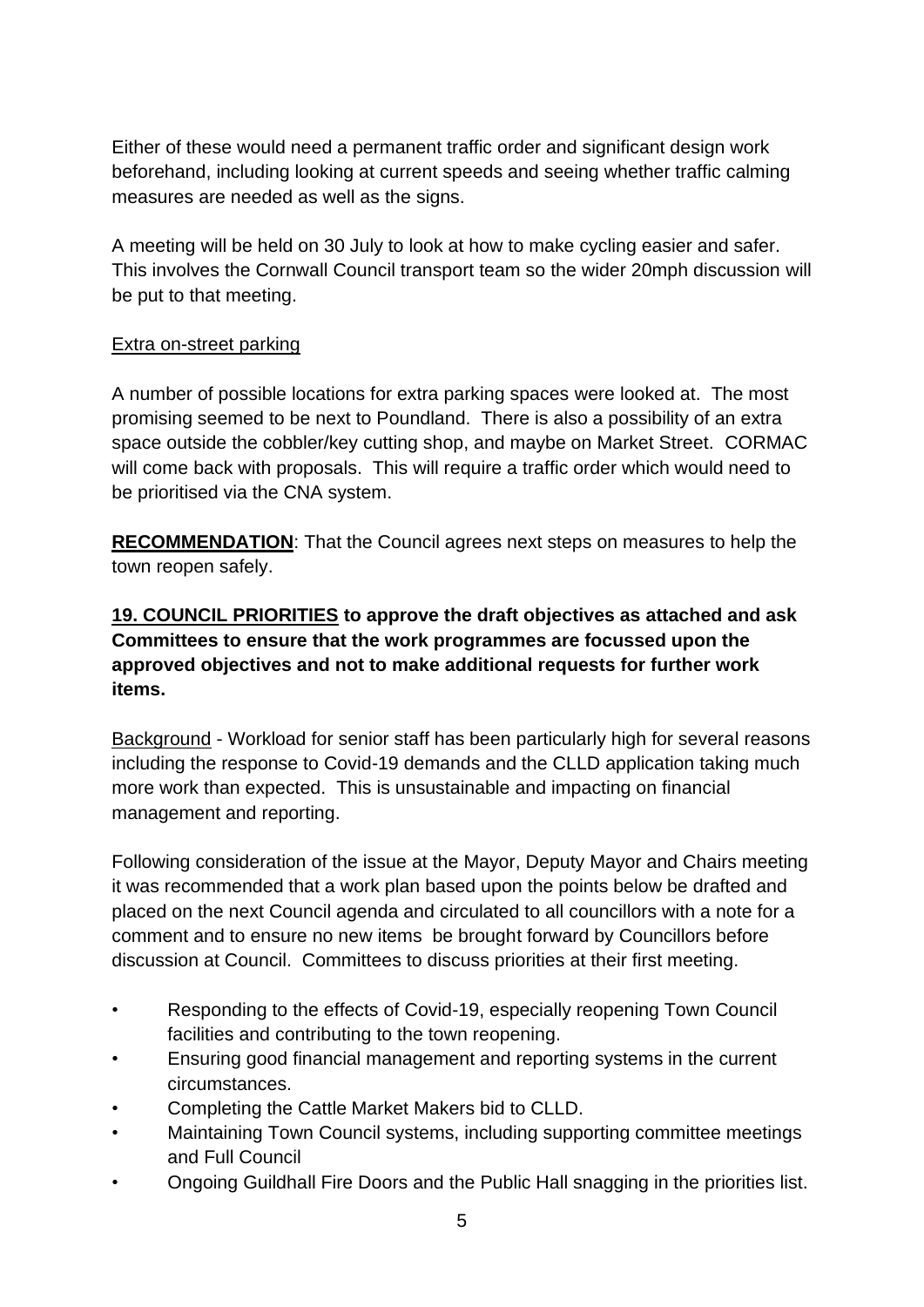Town Council and Finance, Economic Development & General Purposes Committee – work items relevant to the priorities:

Work under these priorities in recent months includes:

• Responding to the effects of Covid-19, especially reopening Town Council facilities and contributing to the town reopening.

- o Buildings, parks, toilets risk assessments, PPE, hot water etc
- o Keeping up with changing information/government guidance
- o Checking protocols, new legislation, STOs, FRs etc
- o Leaflets x 2
- o Telephone helpline answering calls, amending phone system set up
- o Virtual meetings (initial familiarisation/set up, sending invites, accessing recordings)
- o IT problems / access some general rather than covid related e.g. SV email virus, Rialtas server down, installation of the new Wildanet broadband.
- o Meeting papers printing and now need to deliver
- o Reopening the town meetings who to invite discussion, grant application and ongoing traffic work
- o Survey Monkey
- o Markets
- o Cycling
- o Guildhall tenants
- o Furlough we did not proceed with this, but spent time researching it, and YH & TC attended training to learn how to do calculations and claims when we thought we were going to use it
- o Business support and rates grants
- o Training platform set up
- o Copied into lots more emails from colleagues so you know what is going on as not all working together
- o General things raised by the public, e.g. footpaths, parking, establishments complying with reopening regulations

• Ensuring good financial management and reporting systems in the current circumstances.

Covered under RFO report.

• Completing the Cattle Market Makers bid to CLLD. Submitting the initial application documents and substantial follow up responding to queries from CLLD. Working on partnership documents.

• Maintaining Town Council systems, including supporting committee meetings and Full Council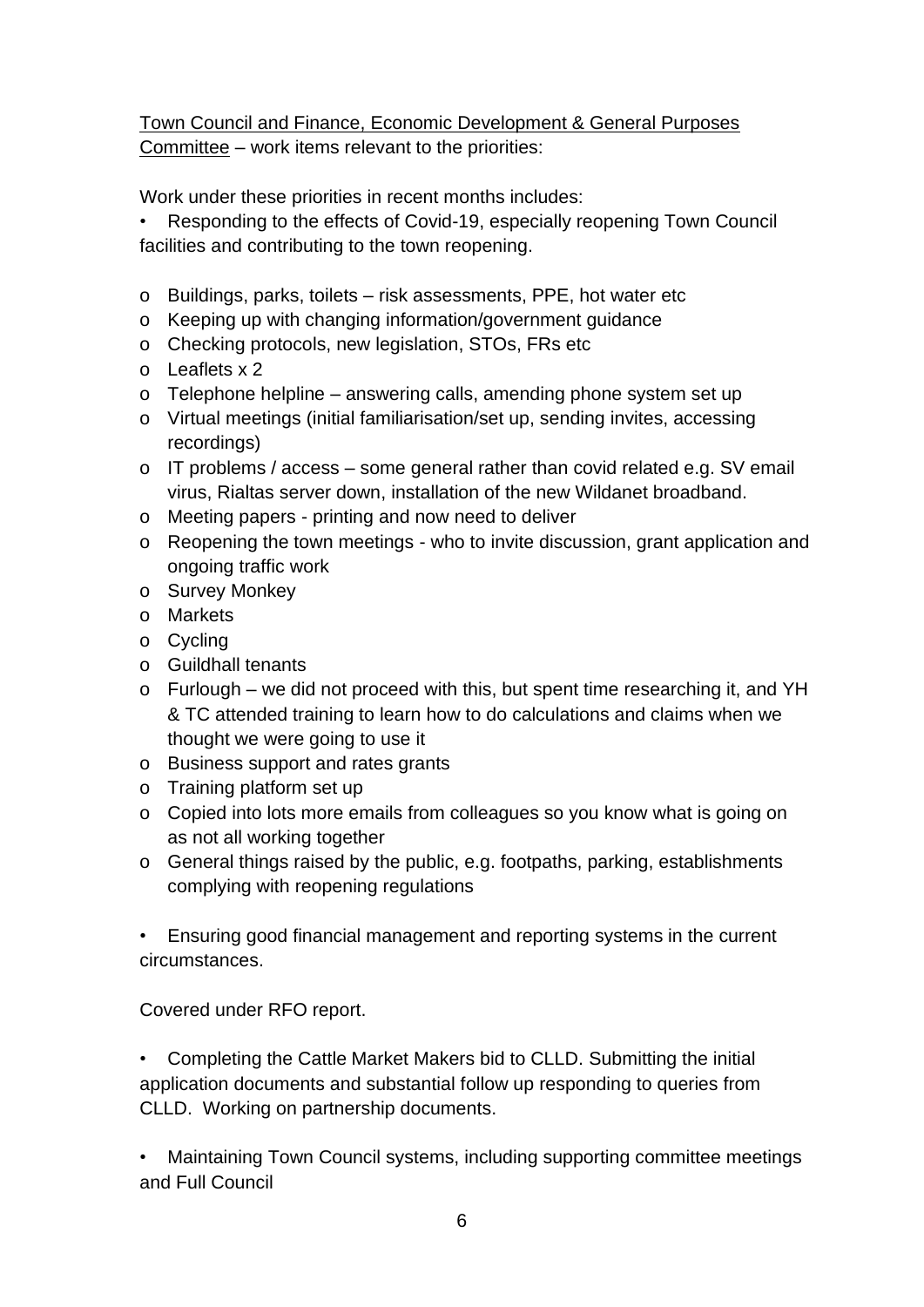- o Full Council meetings Business as usual reporting, plus things that crop up e.g. recording meetings, payments to Councillors policies
- o Planning regular 3 weekly consultation, although no meeting the process takes longer
- o Restarting Facilities and C&E shorter meetings but more officer time (will 2 officers be needed?)
- o Facilities priorities Guildhall fire doors, Public Hall snagging
- o C&E Liskeard Unlocked, TIC/museum reopening, complying with the website accessibility requirements by September
- o HR managing remote staff, checking on staff health and welfare (physical and mental health, financial and home situation – insurance, DSE etc) – about half an hour per staff member per week for YH & JO, monitoring and supporting staff to carry out their functions (providing input and advice) – Staff appraisals a priority over the next 3 months.
- o General telephone calls and emails, other business as usual (defibs, website updates, etc)

| Priority                     | Work until end of July         | Work until end of September               |
|------------------------------|--------------------------------|-------------------------------------------|
| Covid 19 Reopening           | 20mph draft design             | Subject to the launch of the Fund         |
| the town                     | Installing pavement signs and  | submit a bid for walking and cycling      |
|                              | hand sanitiser stations in     | $(2nd$ tranche) this to be developed with |
|                              | consultation with CORMAC       | partners such as, Cornwall Council,       |
|                              | and businesses.                | businesses and the public.                |
|                              | Continue to receive and        | Continue to receive and consider the      |
|                              | consider the daily Government  | daily Government updates and pass         |
|                              | updates and pass them onto     | them onto Councillors, Staff and if       |
|                              | Councillors, Staff and if      | appropriate partners. Noting that this    |
|                              | appropriate partners.          | will become more time consuming as        |
|                              |                                | each phase is undertaken                  |
| <b>Good Financial</b>        | Complete Internal Audit        | Implement items recommended by the        |
| Management and               | Complete and submit AGAR       | new Internal Auditor.                     |
| Reporting                    |                                | Ensure financial reporting up to date.    |
|                              |                                | Monitor budgets and analyse the           |
|                              |                                | impact of covid19.                        |
|                              |                                | Commence budget and precept setting       |
|                              |                                | work. Loss of income implications.        |
| <b>Completing the Cattle</b> | Complete amendments to         | Provide clarification to the CLLD         |
| Market Makers bid to         | spreadsheets                   | assessment team and board during the      |
| <b>CLLD</b>                  | Approve and submit the         | approval process.                         |
|                              | <b>Collaboration Agreement</b> | Approve and submit the Heads of           |
|                              |                                | Terms.                                    |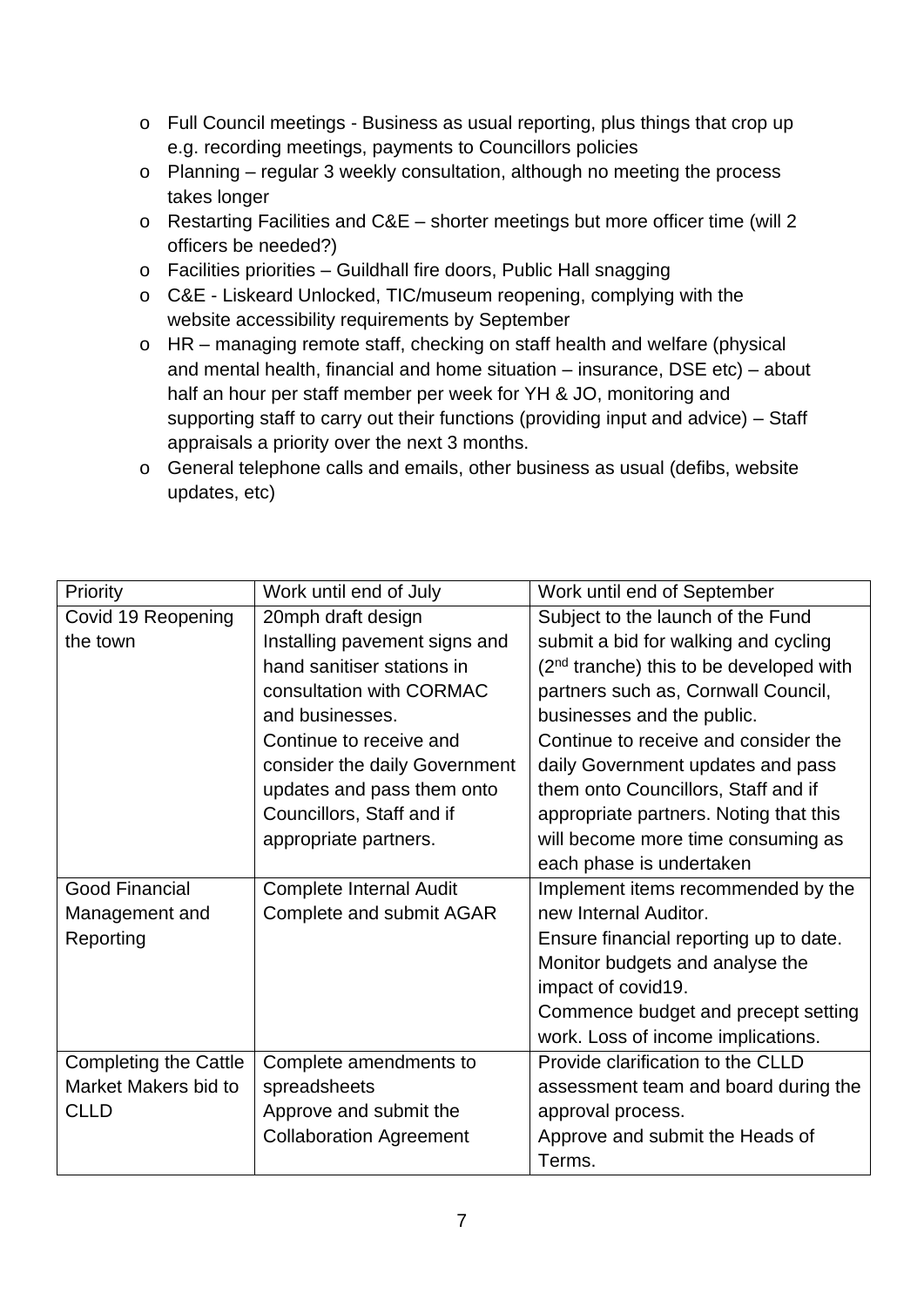|                         | Obtain and consider specialist  | Draw up details of Town Clerk and        |
|-------------------------|---------------------------------|------------------------------------------|
|                         | VAT advice                      | RFO time spent on project staff          |
|                         |                                 | appointment and project board set up.    |
|                         |                                 | Support the development of the pre       |
|                         |                                 | planning application.                    |
| <b>Maintaining Town</b> | Support the current remote      | Support the current remote working.      |
| Council systems,        | working.                        | Staff appraisals which will take time as |
| including supporting    | Note that a normal Council or   | a number of staff are new, or have       |
| committee meetings      | Committee meeting would take    | changed hours or responsibilities.       |
| and Full Council        | 3 days to prepare the reports   | During the budget and precept setting    |
|                         | and 2 days to write the minutes | Council and Committee meetings to        |
|                         | and pass on instructions or     | January the additional financial pre     |
|                         | information. This time is       | meeting extends a 5 days of              |
|                         | additional to that spent on the | preparation and 4 days to post meeting   |
|                         | work.                           | minute taking an collating work.         |

In addition, to the work that is directly Town Council in nature. Keys members of staff also currently support the work of the Town Forum in the roles as indicated below. (The Forum is intended to meet on 2nd September 2020)

Town Forum – (despite the observation, that the Town Forum is unconnected to the Town Council – the reality is that none of the original partners or funding remains in place and the Town Council is the only organisation actively supporting the Forum). The Town Clerk has attended all of the Town Forum meetings since September 2014, the Responsible Financial Officer writes all the Planning Updates, Accounts Clerk prepares all cheque payments for signing and countersigning, deals with the banking and prepares the balances etc. Administration Assistant prints out and collates all the agendas, minutes and attachments.

### **RECOMMENDATIONS: That the items above are adopted as the priority activities with reporting lines to Council / Finance, Economic Development & General Purposes Committee.**

**That the Facilities Committee and Communications & Engagement Committee be asked to prioritise their activities in support the above objectives.**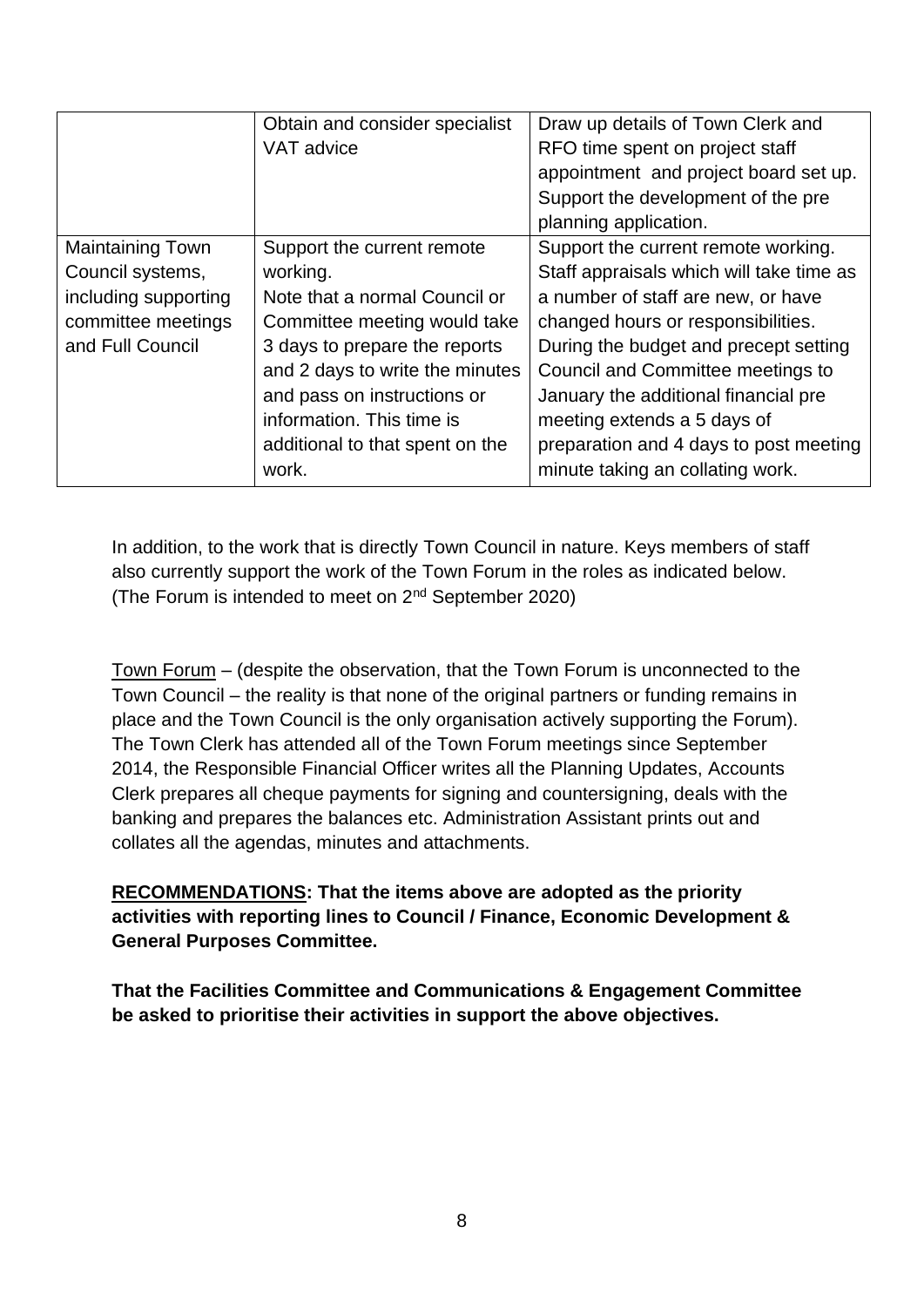**20. COMMUNITY LEAD LOCAL DEVELOPMENT (CLLD) – Cattle Market Makers Project – a) to receive and acknowledge the financial support of Cornwall Council for the Cattle Market Makers project and their willingness to enter into a peppercorn lease and Collaboration Agreement. b) to approve the draft Collaborative Agreement (with Cornwall Council).**

Background – as was set out on the report to the 12th May 2020 Special Council, a set of supporting paperwork was being presented or was to be presented to the Town Council. This included a Collaboration Agreement. This is attached. It is an operational arrangement to supplement the lease.

Update 22nd July 2020 Cornwall Council Cabinet Meeting – approved a series of measures to support both the Cattle Market Makers Project and the Cornwall Council direct investment in their "Digital and Creative Workspace" development. The papers are attached. In summary, the items immediately relevant to the Town Council in considering the Collaboration Agreement at the 28<sup>th</sup> July 2020 Town Council Meeting and the draft Heads of Terms at the 25<sup>th</sup> August 2020 Town Council meeting are:

*"4. That Cornwall Council enters into a collaboration agreement with Liskeard Town Council to deliver the Cattle Market Makers Project and that up to £0.326m from the Council's Community Led Local Development Programme Match Fund, approved by Cabinet in June 2019, be allocated to deliver the project subject to securing CLLD investment.*

*5. That the decision to grant a lease of the area comprising the Cattle Market Makers Project (as broadly shown in the plan at Appendix 2 to this report) to Liskeard Town Council for a peppercorn value be delegated to the Strategic Director for Economic Growth and Development in consultation with the Section 151 and Monitoring Officers and the Portfolio Holder for Culture Economy and Planning."*

A further item on the Cabinet report will go to Cornwall Council owing to the size of the financial investment. That is,

"7. That the Capital Programme is uplifted by a total of £0.708m, which includes an additional award of £0.240m from the Local Growth Fund for enabling works to deliver the Liskeard Cattle Market Digital and Creative Workspace project and £0.468m to reflect delivery of the Cattle Market Makers project".

Clerks Notes – It is extremely helpful for the Cabinet at Cornwall Council to approve the collaboration agreement and the £326,000 match funding. This will mean that our financial involvement in the Cattle Market Makers project will be limited to £2,000. There is also a willingness to indicate support for a peppercorn rent which was the